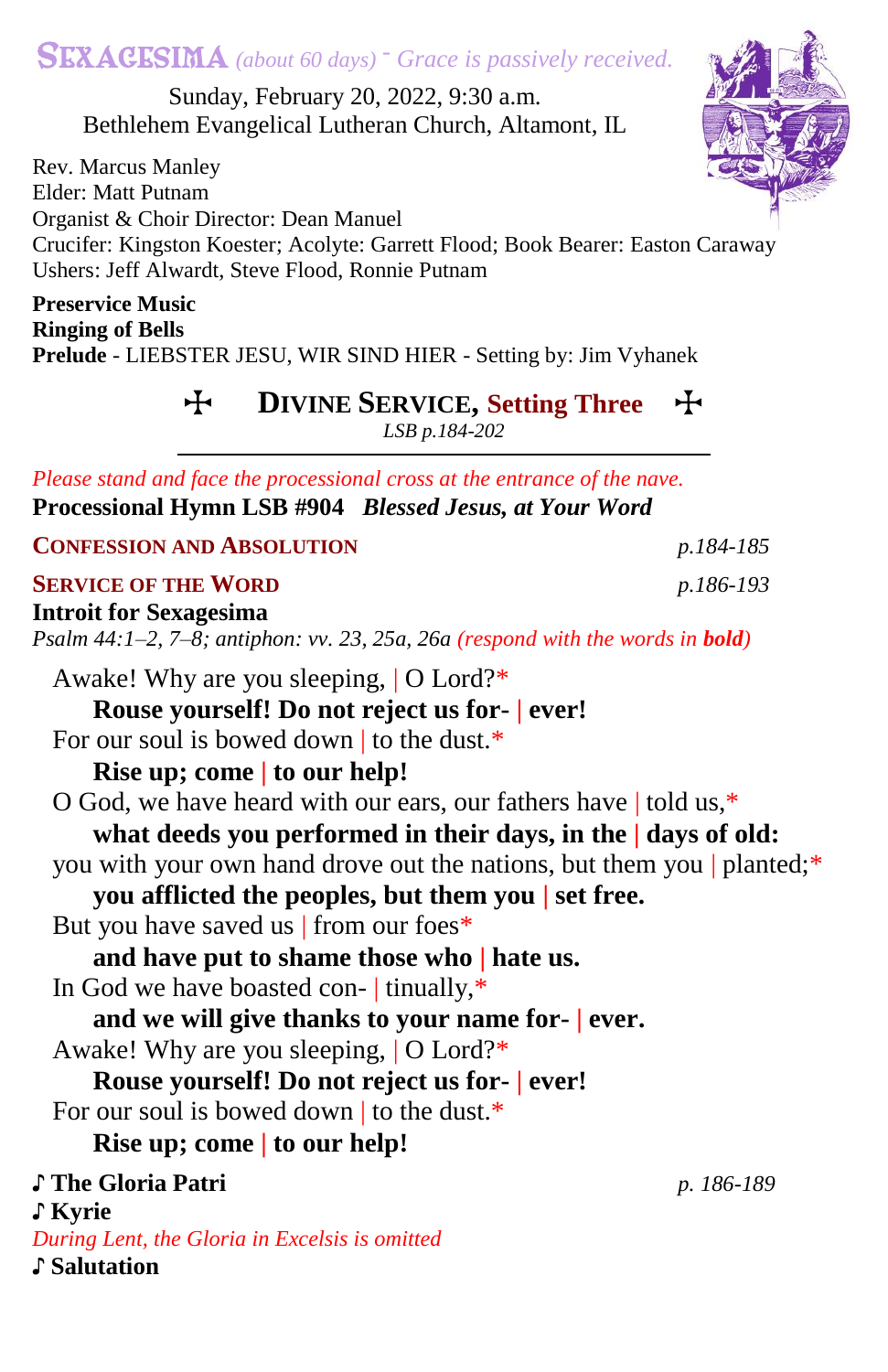#### **Collect for Sexagesima**

P: Let us pray: O God, the strength of all who put their trust in You, mercifully grant that by Your power we may be defended against all adversity; through Jesus Christ, Your Son, our Lord, who lives and reigns with You and the Holy Spirit, one God, now and forever. **C: ♪ Amen**

#### *Please be seated*

#### **Old Testament Reading: Isaiah 55:10-13**

 $10^{10}$  For as the rain and the snow come down from heaven and do not return there but water the earth, making it bring forth and sprout, giving seed to the sower and bread to the eater,  $11$ so shall my word be that goes out from my mouth; it shall not return to me empty, but it shall accomplish that which I purpose, and shall succeed in the thing for which I sent it.  $12^{12}$  For you shall go out in joy and be led forth in peace; the mountains and the hills before you shall break forth into singing, and all the trees of the field shall clap their hands. <sup>13</sup>Instead of the thorn shall come up the cypress; instead of the brier shall come up the myrtle; and it shall make a name for the LORD, an everlasting sign that shall not be cut off." P: This is the Word of the Lord. **C: Thanks be to God.**

### **Ministry of Music – "Steadfast Love" –** *choir with soloist Amy Manley*

### **Epistle Reading**: **2 Corinthians 11:19-12:9**

 $19$ For you gladly bear with fools, being wise yourselves!  $20$ For you bear it if someone makes slaves of you, or devours you, or takes advantage of you, or puts on airs, or strikes you in the face. <sup>21</sup>To my shame, I must say, we were too weak for that!

But whatever anyone else dares to boast of—I am speaking as a fool—I also dare to boast of that. <sup>22</sup>Are they Hebrews? So am I. Are they Israelites? So am I. Are they offspring of Abraham? So am I. <sup>23</sup>Are they servants of Christ? I am a better one—I am talking like a madman—with far greater labors, far more imprisonments, with countless beatings, and often near death. <sup>24</sup>Five times I received at the hands of the Jews the forty lashes less one.  $25$ Three times I was beaten with rods. Once I was stoned. Three times I was shipwrecked; a night and a day I was adrift at sea; <sup>26</sup>on frequent journeys, in danger from rivers, danger from robbers, danger from my own people, danger from Gentiles, danger in the city, danger in the wilderness, danger at sea, danger from false brothers;  $^{27}$ in toil and hardship, through many a sleepless night, in hunger and thirst, often without food, in cold and exposure. <sup>28</sup>And, apart from other things, there is the daily pressure on me of my anxiety for all the churches. <sup>29</sup>Who is weak, and I am not weak? Who is made to fall, and I am not indignant?

 $30$ If I must boast, I will boast of the things that show my weakness.  $31$ The God and Father of the Lord Jesus, he who is blessed forever, knows that I am not lying. <sup>32</sup>At Damascus, the governor under King Aretas was guarding the city of Damascus in order to seize me, <sup>33</sup>but I was let down in a basket through a window in the wall and escaped his hands.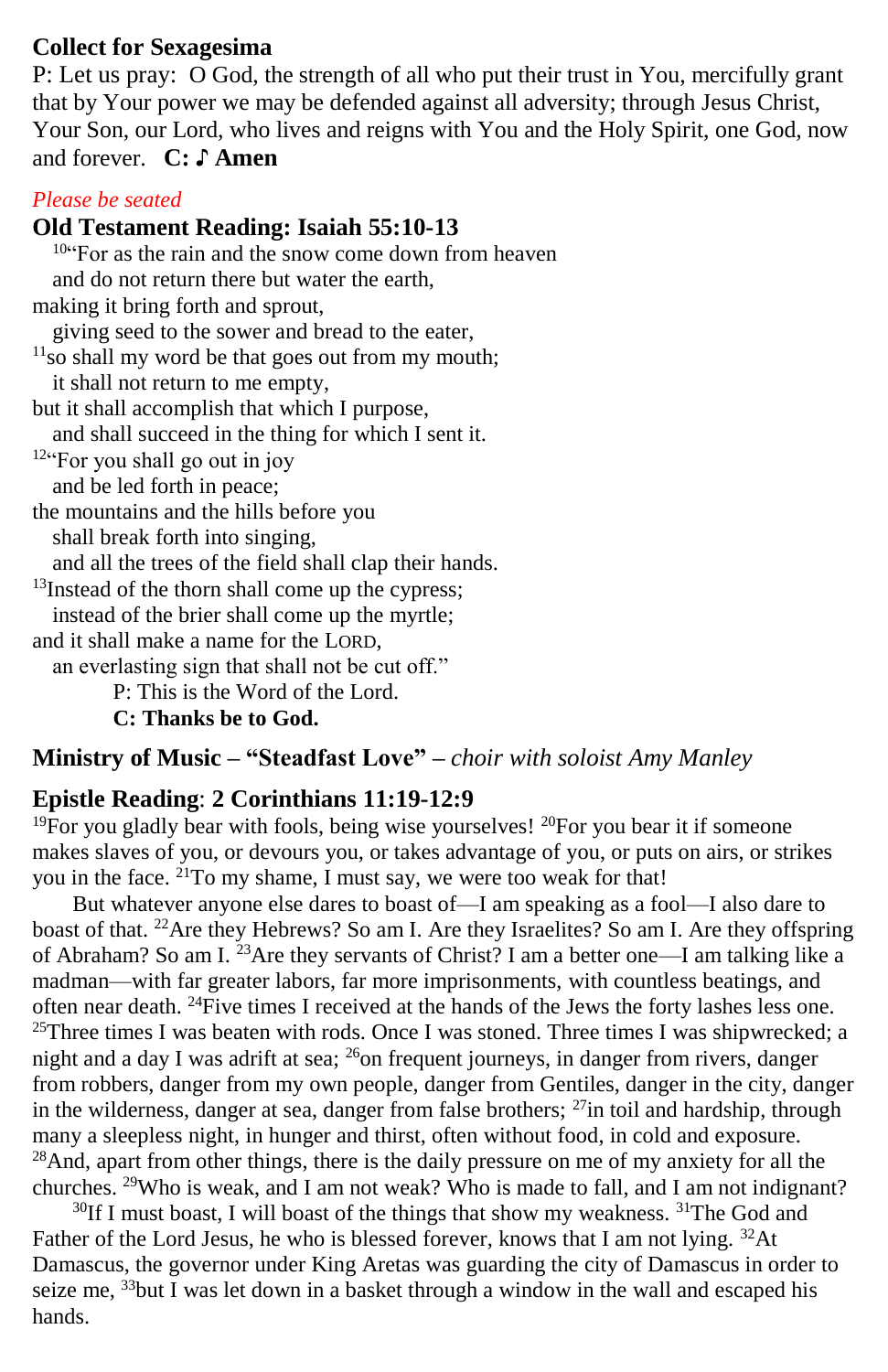<sup>1</sup>I must go on boasting. Though there is nothing to be gained by it, I will go on to visions and revelations of the Lord. <sup>2</sup>I know a man in Christ who fourteen years ago was caught up to the third heaven—whether in the body or out of the body I do not know, God knows.  $3\overline{A}$  and I know that this man was caught up into paradise—whether in the body or out of the body I do not know, God knows—<sup>4</sup> and he heard things that cannot be told, which man may not utter. <sup>5</sup>On behalf of this man I will boast, but on my own behalf I will not boast, except of my weaknesses. <sup>6</sup>Though if I should wish to boast, I would not be a fool, for I would be speaking the truth. But I refrain from it, so that no one may think more of me than he sees in me or hears from me. <sup>7</sup>So to keep me from being too elated by the surpassing greatness of the revelations, a thorn was given me in the flesh, a messenger of Satan to harass me, to keep me from being too elated. <sup>8</sup>Three times I pleaded with the Lord about this, that it should leave me. <sup>9</sup>But he said to me, "My grace is sufficient for you, for my power is made perfect in weakness." Therefore I will boast all the more gladly of my weaknesses, so that the power of Christ may rest upon me.

P: This is the Word of the Lord.

#### **C: Thanks be to God.**

#### *Please stand*

*The "alleluias" are omitted during "Gesima" Sundays and Lent.* **Holy Gospel: Luke 8:4-15**

P: The Holy Gospel according to St. Luke, the eighth chapter. **C:** *♪ Glory be to Thee, O Lord.*

<sup>4</sup>When a great crowd was gathering and people from town after town came to [Jesus], he said in a parable: <sup>5</sup>"A sower went out to sow his seed. And as he sowed, some fell along the path and was trampled underfoot, and the birds of the air devoured it. <sup>6</sup>And some fell on the rock, and as it grew up, it withered away, because it had no moisture. <sup>7</sup>And some fell among thorns, and the thorns grew up with it and choked it. <sup>8</sup>And some fell into good soil and grew and yielded a hundredfold." As he said these things, he called out, "He who has ears to hear, let him hear."

 $9^9$ And when his disciples asked him what this parable meant,  $10$ he said, "To you it has been given to know the secrets of the kingdom of God, but for others they are in parables, so that 'seeing they may not see, and hearing they may not understand.'  $11$ Now the parable is this: The seed is the word of God.  $12$ The ones along the path are those who have heard. Then the devil comes and takes away the word from their hearts, so that they may not believe and be saved. <sup>13</sup>And the ones on the rock are those who, when they hear the word, receive it with joy. But these have no root; they believe for a while, and in time of testing fall away.  $\frac{14}{4}$ And as for what fell among the thorns, they are those who hear, but as they go on their way they are choked by the cares and riches and pleasures of life, and their fruit does not mature. <sup>15</sup>As for that in the good soil, they are those who, hearing the word, hold it fast in an honest and good heart, and bear fruit with patience."

P: This is the Gospel of the Lord.

**C:** ♪ **Praise be to Thee, O Christ.**

**Nicene Creed** *p. 191* 

*Please be seated*

**Hymn of the Day LSB #655** *Lord, Keep Us Steadfast in Your Word*